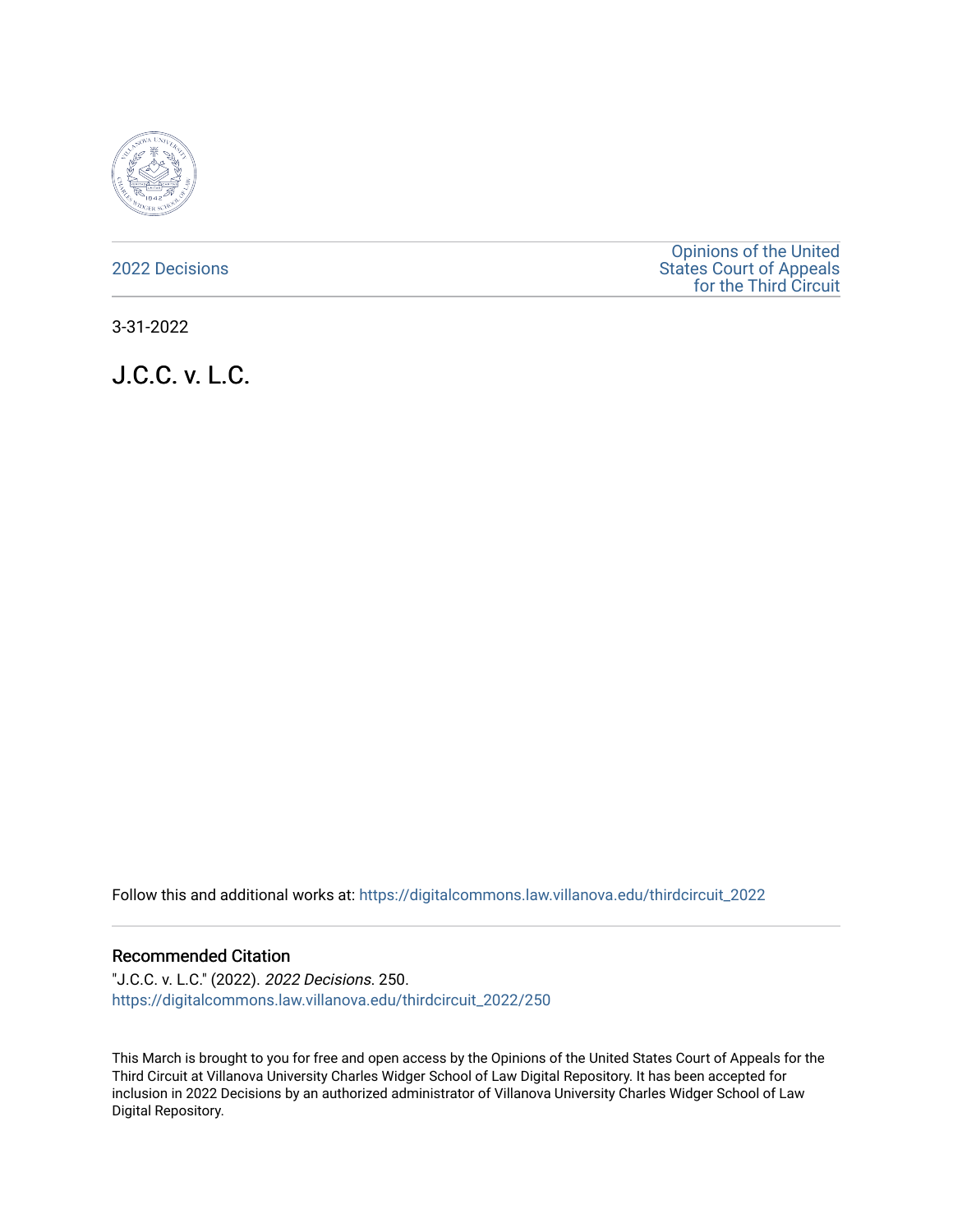## **NOT PRECEDENTIAL**

# UNITED STATES COURT OF APPEALS FOR THE THIRD CIRCUIT

No. 20-3289  $\frac{1}{2}$ 

### J.C.C.

v.

L.C., Appellant

On Appeal from the United States District Court for the District of New Jersey (D.C. No. 2:19-cv-21889) District Judge: Honorable Susan D Wigenton

 $\mathcal{L}_\text{max}$ 

Submitted Pursuant to Third Circuit L.A.R. 34.1(a) November 19, 2021

 $\mathcal{L}_\text{max}$ 

Before: CHAGARES, Chief Judge, BIBAS, and FUENTES, Circuit Judges.

(Filed: March 31, 2022)

OPINION

This disposition is not an opinion of the full Court and pursuant to I.O.P. 5.7 does not constitute binding precedent.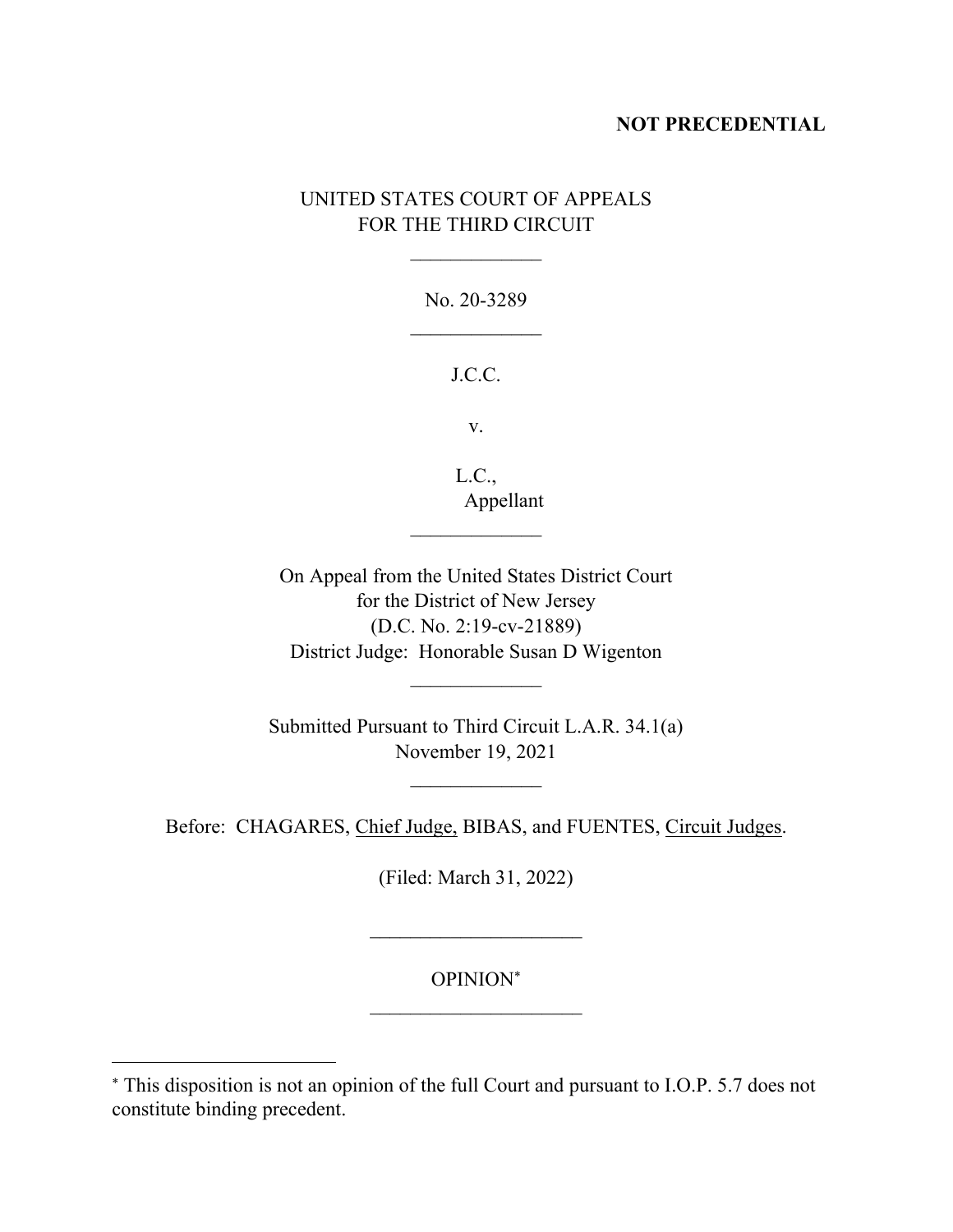CHAGARES, Circuit Judge.

J.C.C. and L.C. have two minor children together. J.C.C. (the father) brought a claim pursuant to the Hague Convention on the Civil Aspects of International Child Abduction (the "Hague Convention")<sup>1</sup> alleging that L.C. (the mother) wrongfully removed the children from their country of residence. The District Court held a hearing and granted J.C.C.'s petition. L.C. appeals and raises one issue: whether the District Court erred by refusing to interview the children and precluding their testimony at the hearing. We will affirm the judgment of the District Court for the reasons explained below.

I.

J.C.C. is a citizen and resident of El Salvador, and L.C. is a citizen of El Salvador and resident of the United States. J.C.C. and L.C. have two children together: I.M.C. and V.I.C. I.M.C. was fifteen years old at the time of the District Court proceedings.<sup>2</sup> V.I.C. was nine years old.

In December 2016, J.C.C. and L.C. obtained a mutual divorce. At the time, both lived in El Salvador. L.C. testified that J.C.C. had been violent toward her during their marriage. Pursuant to the divorce, the parties agreed that J.C.C. would maintain physical custody of the children and L.C. would pay child support and have open visitation rights. In 2017, L.C. moved to the United States.

<sup>&</sup>lt;sup>1</sup> Oct. 25, 1980, T.I.A.S. No. 11,670, S. Treaty Doc. No. 99–11.

 $2$  I.M.C. is now sixteen years old and has aged out of the Hague Convention. Hague Convention, art. 4. Both parties agree that L.C.'s appeal as to I.M.C. is now moot.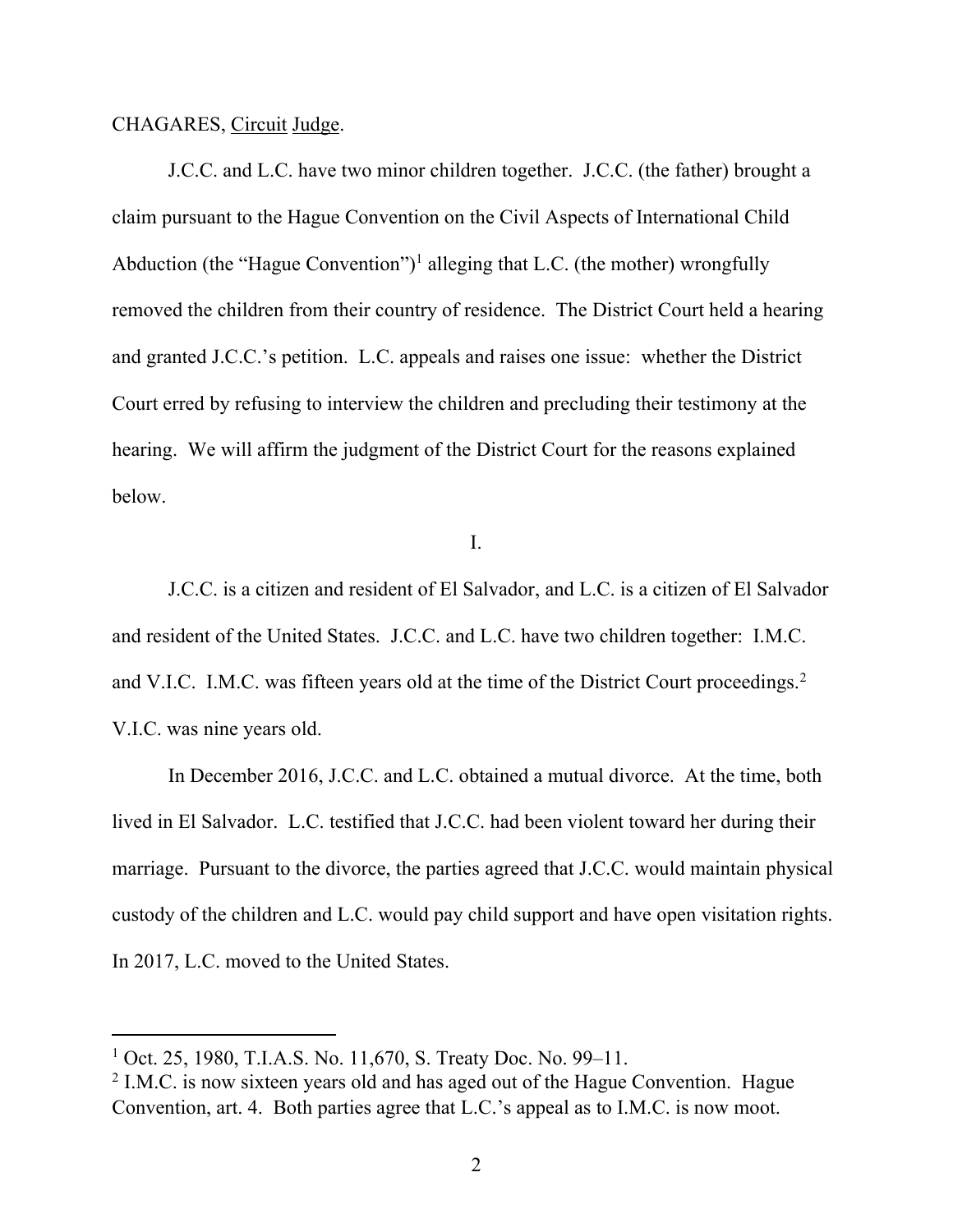On October 22, 2018, J.C.C. signed a notarized travel authorization allowing the children to visit L.C. in the United States over their school break. The children arrived in the United States on October 31, 2018 and were scheduled to return to El Salvador on January 21, 2019.

L.C. alleges that the children informed her that J.C.C. had physically abused them. In January 2019, L.C. called J.C.C. to inform him that she would not return the children. J.C.C. travelled to the United States to convince L.C. to return the children. After L.C. refused, J.C.C. filed a petition under the Hague Convention with the Central Authority in El Salvador on March 5, 2019. Between the time J.C.C. filed his petition in El Salvador and this lawsuit, J.C.C. continued to visit the children in the United States, and the children often stayed with him on these visits.

J.C.C. filed this lawsuit in the District of New Jersey. The District Court held an evidentiary hearing and heard testimony from six witnesses: four called by L.C. (L.C., L.C.'s boyfriend, L.C.'s attorney, and I.M.C.'s counselor), and two called by J.C.C. (J.C.C. and his attorney). The court, however, declined to hear testimony from the children on the ground that "it would have been redundant, needlessly harmful to the [c]hildren, and potentially influenced by [L.C.]." Appendix ("App.") 8a.Following the hearing, the District Court granted J.C.C.'s petition to return the children to El Salvador. The District Court held that J.C.C. had established a prima facie case under the Hague Convention and that L.C. had not sufficiently established an affirmative defense or exception. L.C. timely appealed.

3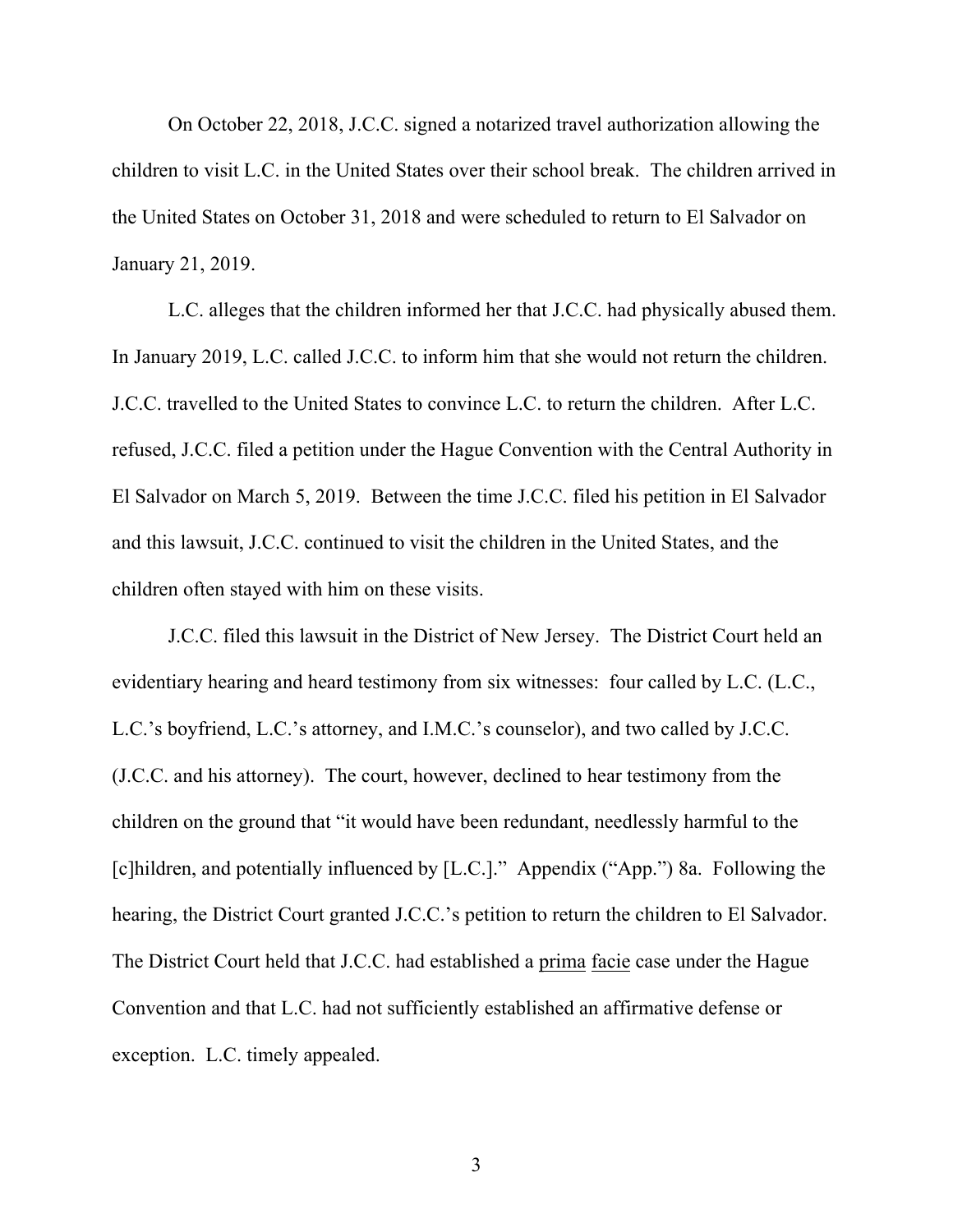II.

The District Court had jurisdiction pursuant to 28 U.S.C. § 1331 because this is a civil action arising under the laws and treaties of the United States, and pursuant to 22 U.S.C. § 9003, which grants federal courts "original jurisdiction of actions arising under the [Hague] Convention." 22 U.S.C. § 9003(a). We have jurisdiction under 28 U.S.C. § 1291. When a party alleges that a district court erred in its ruling on the admissibility of evidence, we review for abuse of discretion. Lippay v. Christos, 996 F.2d 1490, 1496 (3d Cir. 1993).

#### III.

Under the Hague Convention, "a child wrongfully removed from her country of 'habitual residence' ordinarily must be returned to that country." Monasky v. Taglieri, 140 S. Ct. 719, 722–23 (2020). The International Child Abduction Remedies Act, which implemented the Hague Convention, provides that the petitioner must prove by a preponderance of the evidence that the child was wrongfully removed. Monzon v. De La Roca, 910 F.3d 92, 97 (3d Cir. 2018). Once the petitioner meets this initial burden, the respondent may oppose the child's return by proving one of several affirmative defenses listed in the Hague Convention. Id.

District courts have discretion, inter alia, to consider the wishes of the child in determining whether to return a child to her country of residence. Hague Convention, art. 13. L.C. presents a narrow issue on appeal: whether the District Court erred by refusing to interview the children and precluding their testimony at the hearing. We have not held — nor has L.C. pointed to any cases holding — that a district court is required to conduct

4